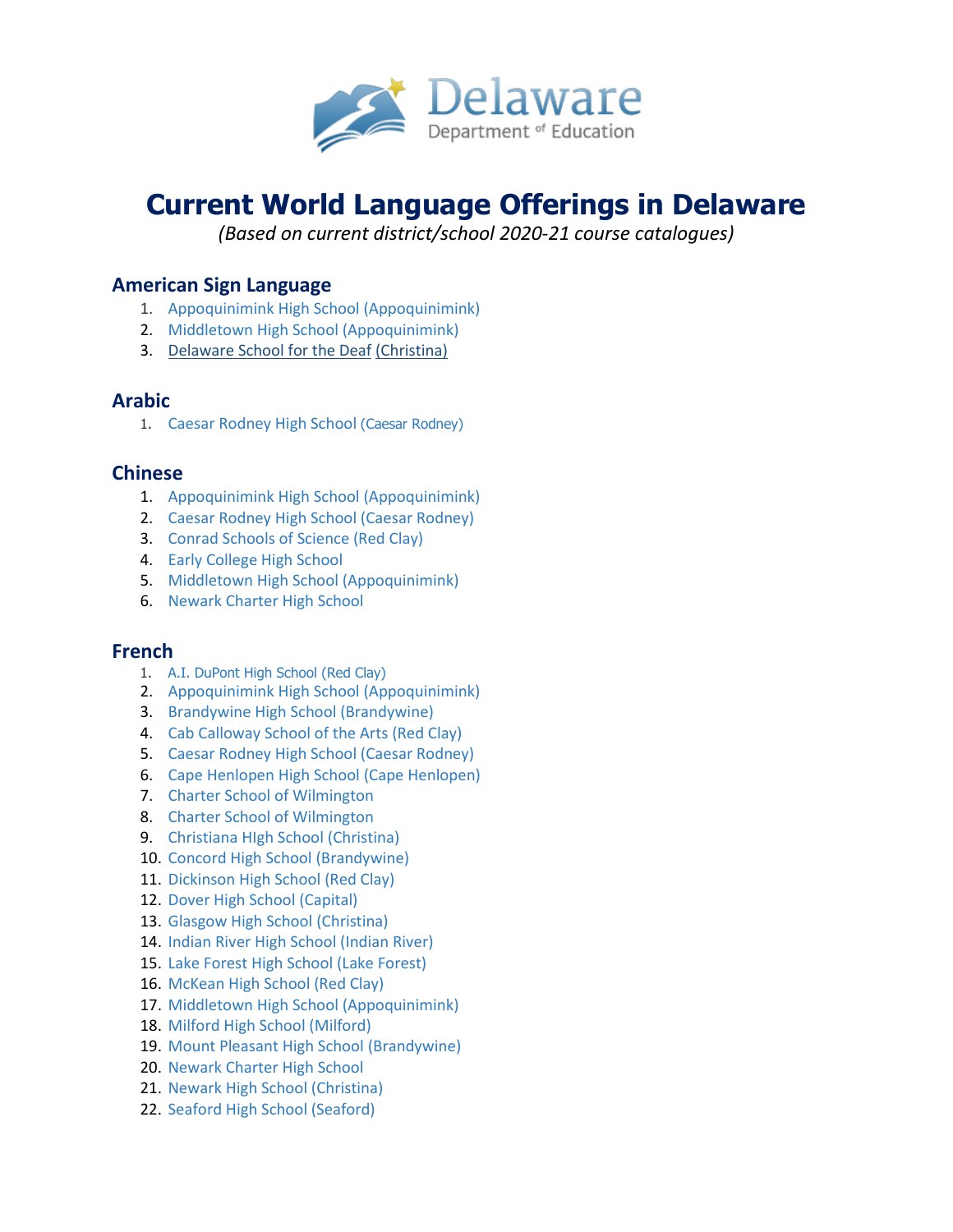

- 23. [Smyrna High School](http://shs.smyrna.k12.de.us/) [\(Smyrna\)](http://www.smyrna.k12.de.us/)
- 24. [Sussex Central High School](http://schs.irsd.net/) [\(Indian River\)](http://schs.irsd.net/)
- 25. [William Penn High School](http://www.colonialschooldistrict.org/schools/williampenn/) [\(Colonial\)](http://www.colonialschooldistrict.org/)

#### **German**

1. [Caesar Rodney High School](http://www.crk12.org/crhs) [\(Caesar Rodney\)](http://www.crk12.org/crhs)

#### **Greek**

1. [Odyssey Charter School](http://odysseycharterschooldel.com/)

### **Italian**

- 1. [Caesar Rodney High School](http://www.crk12.org/crhs) [\(Caesar Rodney\)](http://www.crk12.org/)
- 2. [Cape Henlopen High School](http://www.edlinesites.net/pages/Cape_Henlopen_High_School) [\(Cape Henlopen\)](http://www.edlinesites.net/pages/Cape_Henlopen_School_District)
- 3. [Concord High School](http://www.brandywineschools.org/concord) [\(Brandywine\)](http://www.brandywineschools.org/concord)
- 4. [McKean High School](http://www.edline.net/pages/RCMcKean) [\(Red Clay\)](http://www.redclayschools.com/pages/RedClay)

#### **Japanese**

- 1. [Appoquinimink High School](http://www.appohigh.org/) [\(Appoquinimink\)](http://apposchooldistrict.com/)
- 2. [Middletown High School](http://www.middletownhs.org/) [\(Appoquinimink\)](http://apposchooldistrict.com/)

#### **Latin**

- 1. [Caesar Rodney High School](http://www.crk12.org/crhs) [\(Caesar Rodney\)](http://www.crk12.org/)
- 2. [Charter School of Wilmington](http://charterschool.org/)

## **Spanish**

- 1. A.I. [DuPont High School](http://www.edline.net/pages/RCAIHS) [\(Red Clay\)](http://www.redclayschools.com/pages/RedClay)
- 2. [Appoquinimink High School](http://www.appohigh.org/) [\(Appoquinimink\)](http://apposchooldistrict.com/)
- 3. [Brandywine High School](http://www.brandywineschools.org/brandywine) [\(Brandywine\)](http://www.brandywineschools.org/)
- 4. [Cab Calloway School of the Arts](http://www.cabcallowayschool.org/) [\(Red Clay\)](http://www.redclayschools.com/pages/RedClay)
- 5. [Caesar Rodney High School](http://www.crk12.org/crhs) [\(Caesar Rodney\)](http://www.crk12.org/)
- 6. [Cape Henlopen High School](http://www.edlinesites.net/pages/Cape_Henlopen_High_School) [\(Cape Henlopen\)](http://www.edlinesites.net/pages/Cape_Henlopen_High_School)
- 7. [Charter School of Wilmington](http://charterschool.org/)
- 8. [Christiana High School](http://www.christianahs.org/) [\(Christina\)](http://www.christinak12.org/)
- 9. [Concord High School](http://www.brandywineschools.org/concord) [\(Brandywine\)](http://www.brandywineschools.org/concord)
- 10. [Conrad Schools of Science](http://www.edline.net/pages/rcconrad) [\(Red Clay\)](http://www.redclayschools.com/pages/RedClay)
- 11. [Delaware Design-Lab High School](http://design-labschools.org/delaware-design-lab-high-school.php)
- 12. [Delaware Military Academy](http://www.demilacad.org/)
- 13. [Delcastle Technical High School](http://delcastle.nccvt.k12.de.us/) [\(New Castle County Vo-Tech\)](http://www.nccvt.k12.de.us/)
- 14. [Delmar High School](http://www.delmar.k12.de.us/apps/pages/index.jsp?uREC_ID=285102&type=d) [\(Delmar\)](http://www.delmar.k12.de.us/)
- 15. [Dickinson High School](http://www.edline.net/pages/rcDickinson) [\(Red Clay\)](http://www.redclayschools.com/pages/RedClay)
- 16. [Dover High School](http://www.doverhigh.capital.k12.de.us/) [\(Capital\)](http://www.capital.k12.de.us/)
- 17. [Early College High School](http://echs.desu.edu/)
- 18. [First State Military Academy](http://www.fsmilitary.org/)